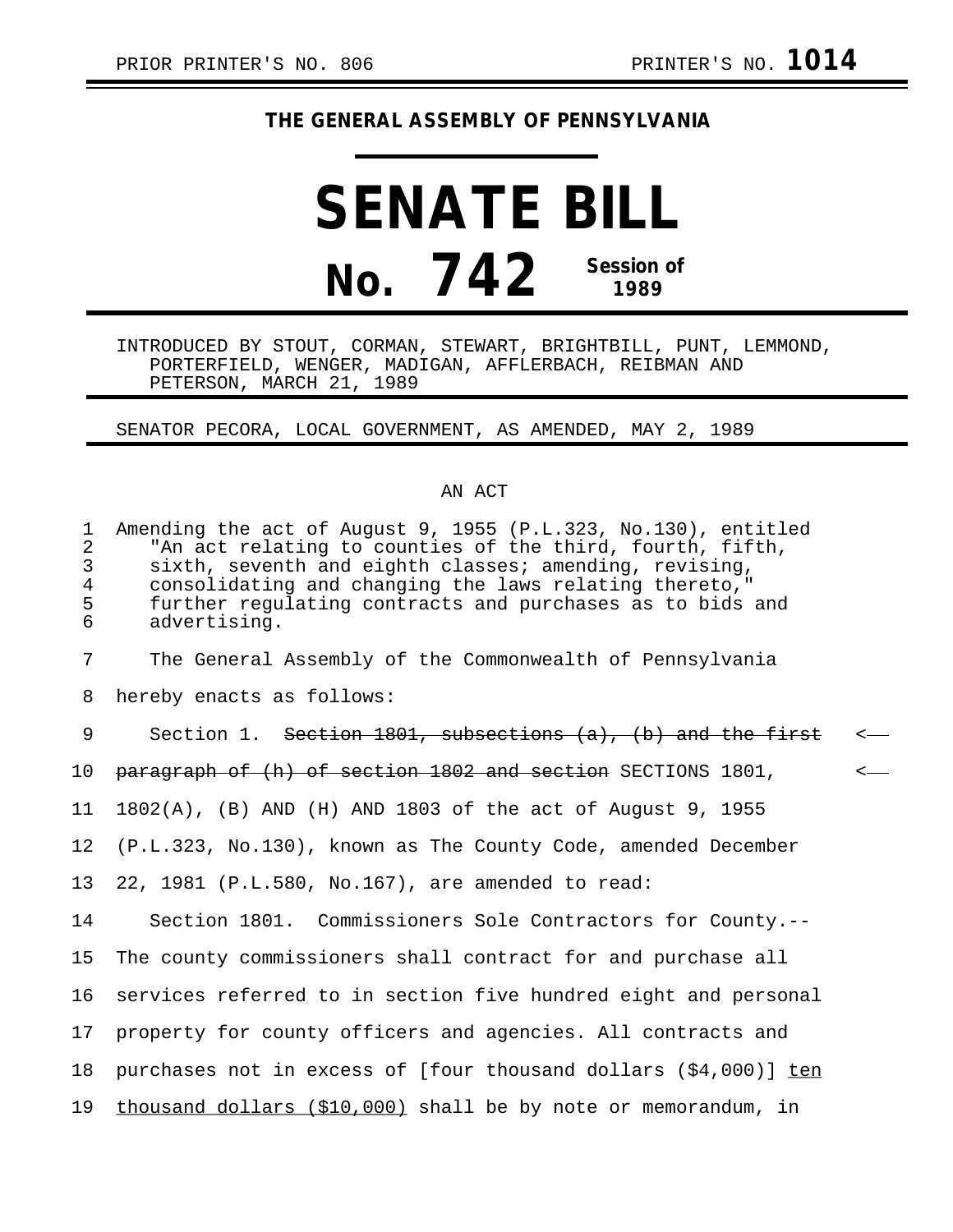1 writing, signed by the county commissioners, or their agent. A 2 copy of all such notes and memorandums and all written contracts 3 shall be filed in the office of the controller, if any, and, if 4 not, then with the chief clerk of the commissioners. The 5 commissioners shall, where possible, anticipate the needs of the 6 various officers and agencies of the county and endeavor to 7 purchase in wholesale quantities, where practicable and where 8 savings could be achieved thereby. The commissioners may make 9 contracts and purchases for all purposes expressly or impliedly 10 authorized by law.

11 Section 1802. Contract Procedures; Terms and Bonds; 12 Advertising for Bids.--(a) All contracts for services and 13 personal property where the amount thereof exceeds the sum of 14 [four thousand dollars (\$4,000)] ten thousand dollars (\$10,000), 15 shall be written and shall, except as otherwise hereinafter 16 specified, be made by advertising for bids.

17 (b) Contracts or purchases in excess of [four thousand 18 dollars (\$4,000)] ten thousand dollars (\$10,000), except those 19 hereinafter mentioned, hall not be made except with and from the 20 lowest responsible bidder, after due notice in one newspaper of 21 general circulation, published or circulating in the county, at 22 least three times at intervals of not less than three days where 23 daily newspapers of general circulation are employed for such 24 publication, or in case weekly newspapers are employed then the 25 notice shall be published once a week for two successive weeks. 26 The first advertisement shall be published not less than ten 27 days prior to the date fixed for the opening of bids. The 28 requirements of this subsection need not be followed in cases of 29 emergency, but in such cases the actual emergency shall be 30 declared and stated by resolution of the commissioners. 19890S0742B1014 - 2 -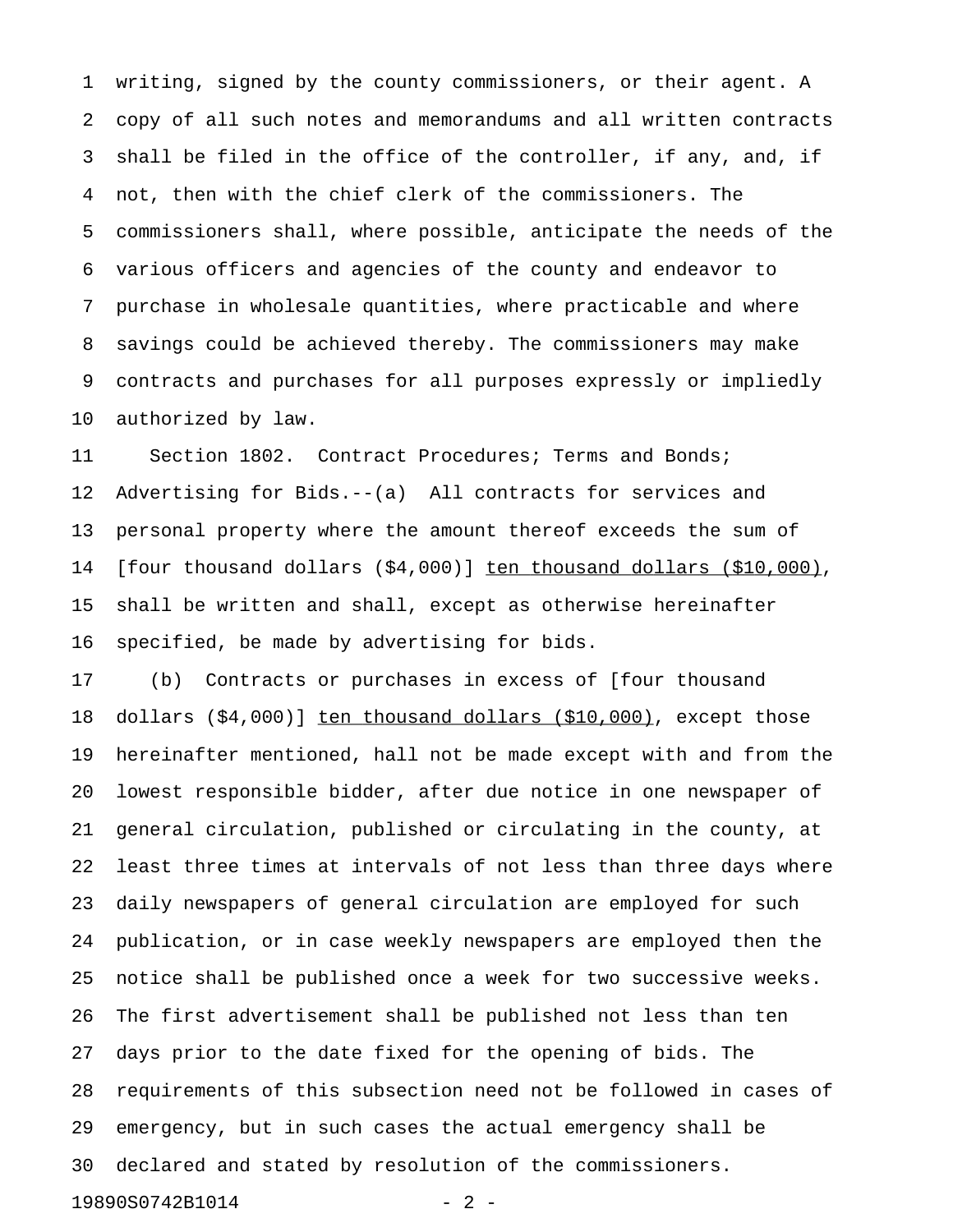1 \* \* \*

2 (h) The contracts or purchases made by the commissioners 3 involving an expenditure of over [four thousand dollars 4  $( $4,000)]$  ten thousand dollars  $($10,000)]$  which shall not 5 require advertising or bidding, as hereinbefore provided, are as 6 follows:

7 (1) THOSE FOR MAINTENANCE, REPAIRS OR REPLACEMENTS FOR < 8 WATER, ELECTRIC LIGHT, OR OTHER PUBLIC WORKS OF THE COUNTY WHERE 9 THEY DO NOT CONSTITUTE NEW ADDITIONS, EXTENSIONS OR ENLARGEMENTS 10 OF EXISTING FACILITIES AND EQUIPMENT. A BOND MAY BE REQUIRED BY 11 THE COMMISSIONERS AS IN OTHER CASES FOR WORK DONE.

12 (2) THOSE MADE FOR IMPROVEMENTS, REPAIRS AND MAINTENANCE OF 13 ANY KIND, MADE OR PROVIDED BY THE COUNTY THROUGH ITS OWN 14 EMPLOYES. THIS SHALL NOT APPLY TO CONSTRUCTION MATERIALS USED IN 15 A STREET IMPROVEMENT.

16 (3) THOSE WHERE PARTICULAR TYPES, MODELS OR PIECES OF NEW 17 EQUIPMENT, ARTICLES, APPARATUS, APPLIANCES, VEHICLES OR PARTS 18 THEREOF, ARE DESIRED BY THE COMMISSIONERS, WHICH ARE PATENTED 19 AND MANUFACTURED OR COPYRIGHTED PRODUCTS.

20 (4) THOSE INVOLVING ANY POLICIES OF INSURANCE OR SURETY 21 COMPANY BONDS, THOSE MADE FOR PUBLIC UTILITY SERVICE UNDER 22 TARIFFS ON FILE WITH THE PENNSYLVANIA PUBLIC UTILITY COMMISSION, 23 THOSE MADE WITH ANOTHER POLITICAL SUBDIVISION, THE COMMONWEALTH 24 OF PENNSYLVANIA, THE FEDERAL GOVERNMENT, ANY AGENCY OF THE 25 COMMONWEALTH OR THE FEDERAL GOVERNMENT OR ANY MUNICIPAL 26 AUTHORITY, INCLUDING THE SALE, LEASING OR LOAN OF ANY SUPPLIES 27 OR MATERIALS BY THE COMMONWEALTH OR THE FEDERAL GOVERNMENT OR 28 THEIR AGENCIES, BUT THE PRICE THEREOF SHALL NOT BE IN EXCESS OF 29 THAT FIXED BY THE COMMONWEALTH, OR THE FEDERAL GOVERNMENT, OR 30 THEIR RESPECTIVE AGENCIES.

19890S0742B1014 - 3 -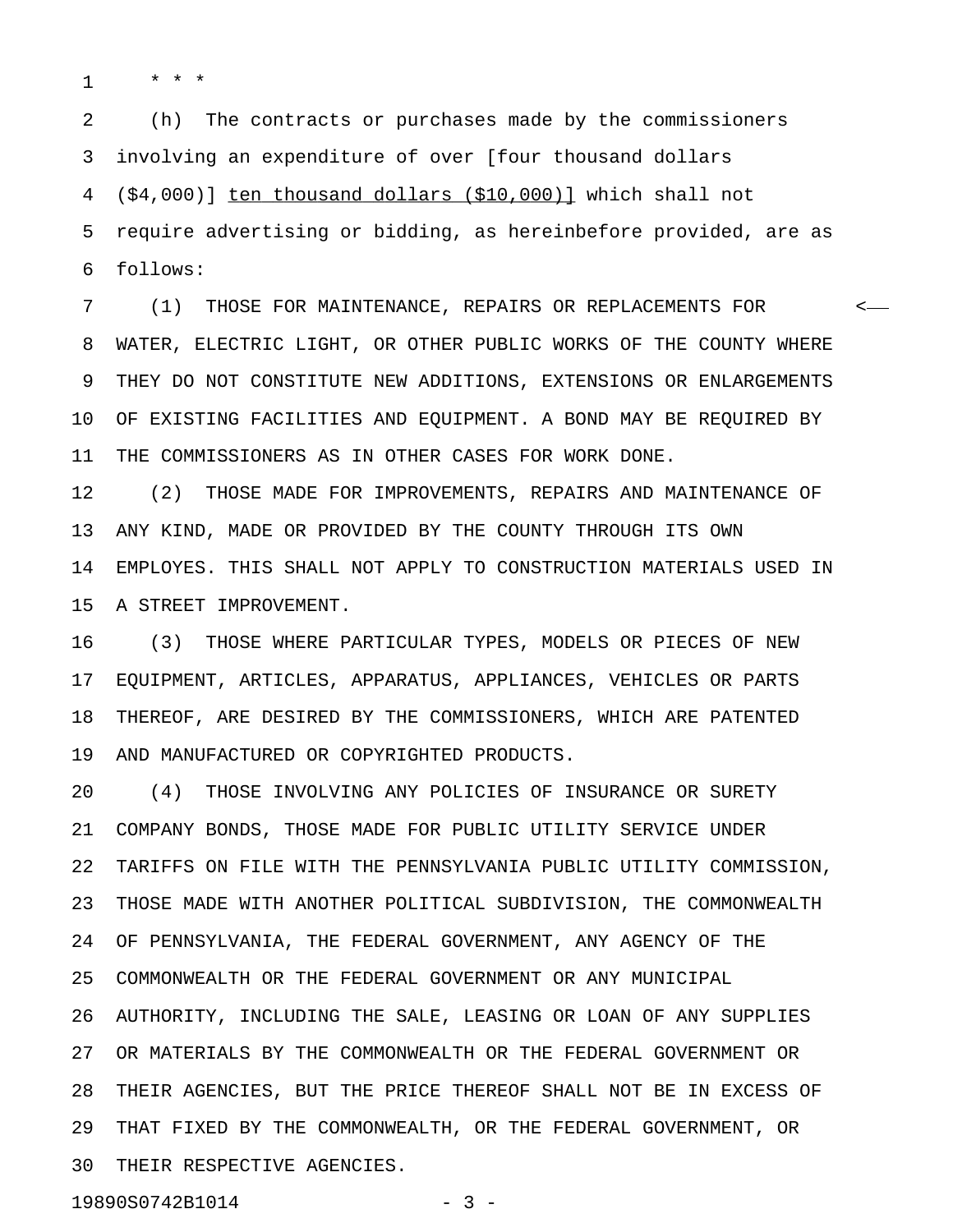1 (5) THOSE INVOLVING SERVICES OF MEMBERS OF THE MEDICAL OR 2 LEGAL PROFESSION, REGISTERED ARCHITECTS, ENGINEERS, CERTIFIED 3 PUBLIC ACCOUNTANTS OR OTHER PERSONAL SERVICES INVOLVING 4 PROFESSIONAL EXPERT ADVICE.

5 (6) THOSE INVOLVING CONTRACTS ENTERED INTO BY NONPROFIT 6 COOPERATIVE HOSPITAL SERVICE ASSOCIATIONS FOR HOSPITALS AND 7 NURSING HOMES WHICH ARE PART OF THE INSTITUTIONAL DISTRICT OR 8 WHICH ARE OWNED BY THE COUNTY; OPERATED BY THE COUNTY; OR 9 AFFILIATED WITH THE COUNTY BY THE PURCHASING OF, OR 10 PARTICIPATING IN CONTRACTS FOR, MATERIALS, SUPPLIES AND 11 EQUIPMENT.

 $12 + * * * *$ 

13 Section 1803. Evasion of Advertising Requirements.--No 14 commissioner or commissioners shall evade the provisions of 15 section one thousand eight hundred two of this act, as to 16 advertising for bids or purchasing or contracting for services 17 and personal properties piece-meal, for the purpose of obtaining 18 prices under [four thousand dollars (\$4,000)] ten thousand 19 dollars (\$10,000) upon transactions which should in the exercise 20 of reasonable discretion and prudence be conducted as one 21 transaction amounting to more than [four thousand dollars 22  $(54,000)$ ] ten thousand dollars  $(510,000)$ . This provision is 23 intended to make unlawful the practice of evading advertising 24 requirements by making a series of purchases or contracts each 25 for less than the advertising requirement price, or by making 26 several simultaneous purchases or contracts each below said 27 price, when in either case the transaction involved should have 28 been made as one transaction for one price. Any county 29 commissioners who so vote in violation of this provision and who 30 know that the transaction upon which they so vote is or ought to 19890S0742B1014 - 4 -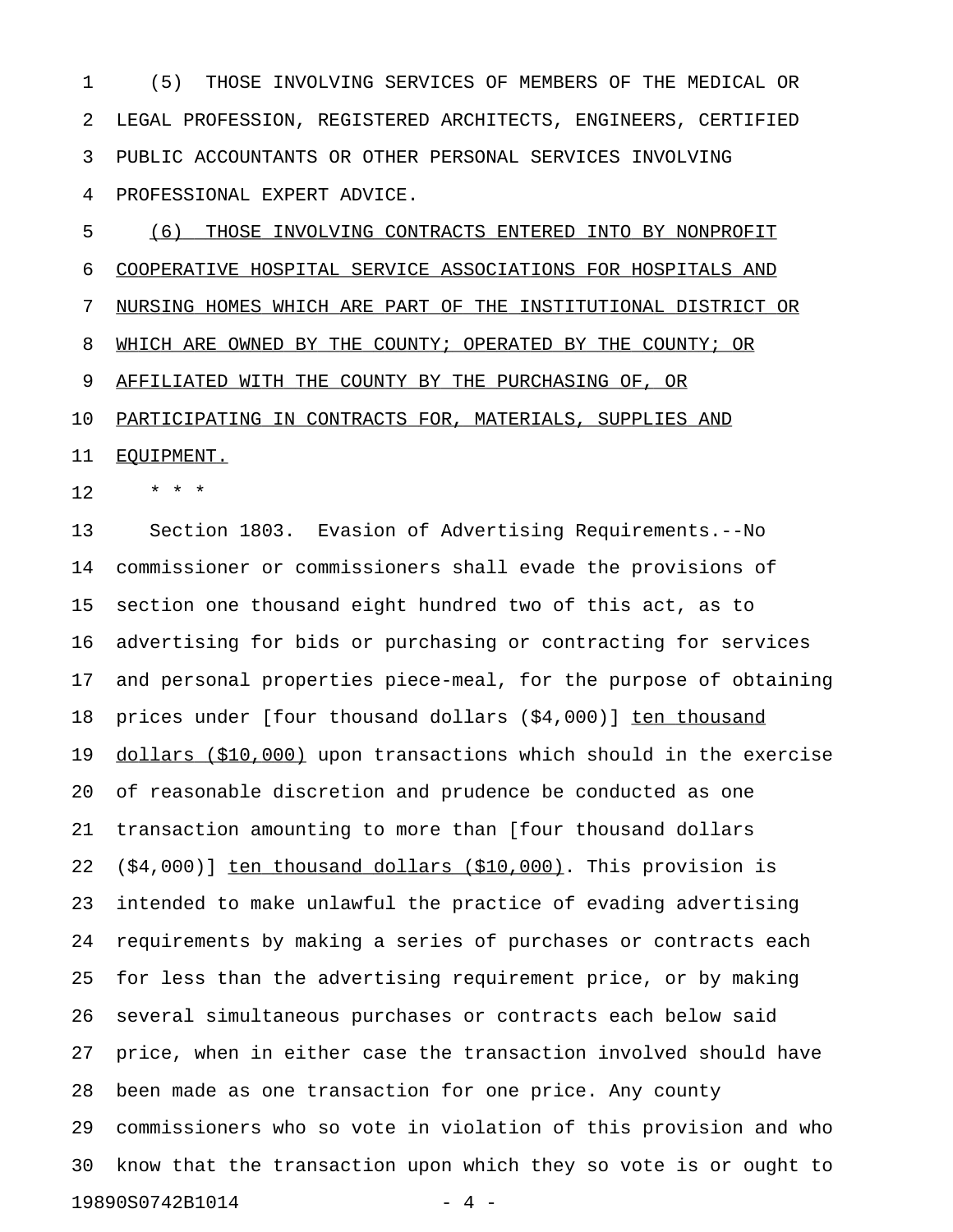1 be a part of a larger transaction and that it is being divided 2 in order to evade the requirements as to advertising for bids 3 shall be, jointly and severally, subject to surcharge for any 4 loss sustained. Wherever it shall appear that a commissioner may 5 have voted in violation of this section, but the purchase or 6 contract on which he so voted was not approved by the board of 7 county commissioners, this section shall be inapplicable. 8 Section 2. Sections 2317 and 2670 of the act, amended 9 December 22, 1981 (P.L.580, No.167), are amended to read: 10 Section 2317. Separate Bids for Plumbing, Heating, 11 Ventilating, Electrical Work, Elevators and Moving Stairs.--In 12 the preparation of specifications for the erection, construction 13 and alteration of any public building, when the entire cost of 14 such work shall exceed [four thousand dollars (\$4000)] ten 15 thousand dollars (\$10,000) the architect, engineer or other 16 person preparing such specifications shall prepare only the 17 following separate specifications: (1) plumbing, (2) heating, 18 (3) ventilating, (4) electrical work, (5) elevators and moving 19 stairs, and (6) one complete set of specifications for all the 20 other work to be done in such erection, construction and 21 alteration. The board of commissioners shall receive separate 22 bids upon each of the said branches of work and award the 23 contract for the same to the lowest responsible bidder for each 24 of said branches, including the balance of the work in addition 25 to the plumbing, heating, ventilating and electrical work, and 26 elevators and moving stairs. Where it is desired to install an 27 air conditioning unit, the heating and ventilating so involved 28 may be regarded as one branch of work having only one set of 29 specifications, and bids may be received and a contract awarded 30 thereon, as hereinbefore provided.

19890S0742B1014 - 5 -